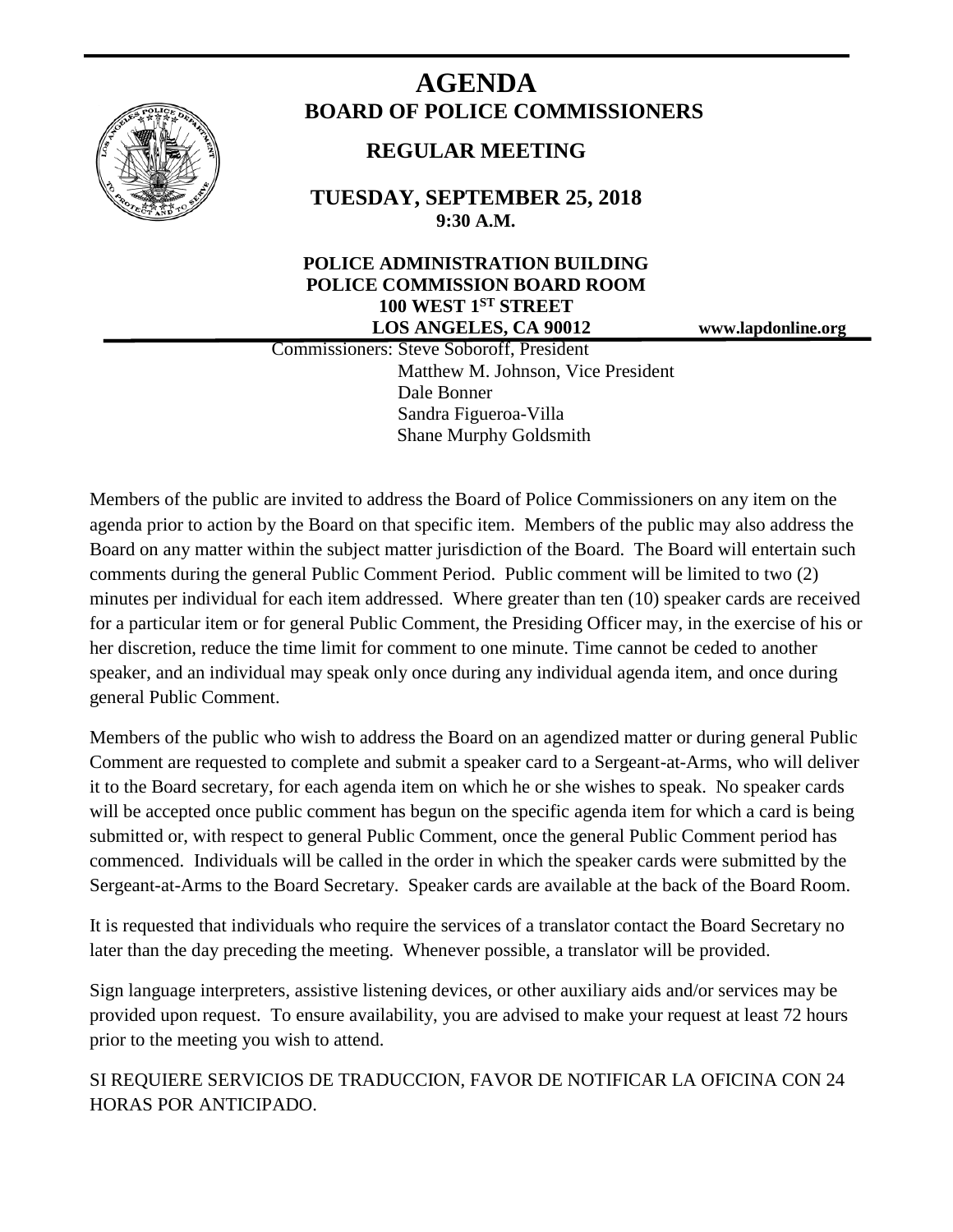#### 1. **CONSENT AGENDA ITEMS**

A. DEPARTMENT'S REPORT, dated September 19, 2018, relative to a monetary donation in the amount of \$2,500.00, from the Los Angeles Police Foundation, to be used to for expenses related to the Los Angeles Police Department's Days of Dialogue, for the benefit of the Los Angeles Police Department, as set forth. **[\[BPC #18-0311\]](http://www.lapdpolicecom.lacity.org/092518/BPC_18-0311.pdf)** 

Recommendation(s) for Board action:

APPROVE the Department's report and ACCEPT the donation.

B. DEPARTMENT'S REPORT, dated September 19, 2018, relative to a monetary donation in the amount of \$15,000.00, from the Los Angeles Police Foundation, to be used to pay for expenses including medical screening services, tent rental and set up charges, and prizes for opportunity drawings at the 2018 LAPD Health Fair, for the benefit of the Los Angeles Police Department, as set forth. [\[BPC #18-0312\]](http://www.lapdpolicecom.lacity.org/092518/BPC_18-0312.pdf)

Recommendation(s) for Board action:

APPROVE the Department's report and ACCEPT the donation.

C. DEPARTMENT'S REPORT, dated September 19, 2018, relative to the donation of a conversion kit, valued at \$5,632.09, from the Los Angeles Police Foundation, for the benefit of Metropolitan Division, as set forth. **[\[BPC #18-0315\]](http://www.lapdpolicecom.lacity.org/092518/BPC_18-0315.pdf)** 

Recommendation(s) for Board action:

APPROVE the Department's report and ACCEPT the donation.

D. DEPARTMENT'S REPORT, dated September 19, 2018, relative to the donation of administrative costs related to the Los Angeles Police Concert Band, valued at \$4,672.00, from the Los Angeles Police Foundation, for the benefit of Training Division, as set forth. **[\[BPC #18-0316\]](http://www.lapdpolicecom.lacity.org/092518/BPC_18-0316.pdf)** 

Recommendation(s) for Board action:

APPROVE the Department's report and ACCEPT the donation.

E. DEPARTMENT'S REPORT, dated September 19, 2018, relative to a monetary donation in the amount of \$8,070.00, from the Los Angeles Dodgers, LLC., to be utilized for food and recreational activities and events, for the benefit of the Los Angeles Police Department Cadet Program (\$2,370 South Traffic Division, \$3,300 Rampart Area, \$2,400 Foothill Area), as set forth. **IDPC #18-0314** 

Recommendation(s) for Board action:

APPROVE the Department's report and ACCEPT the donation.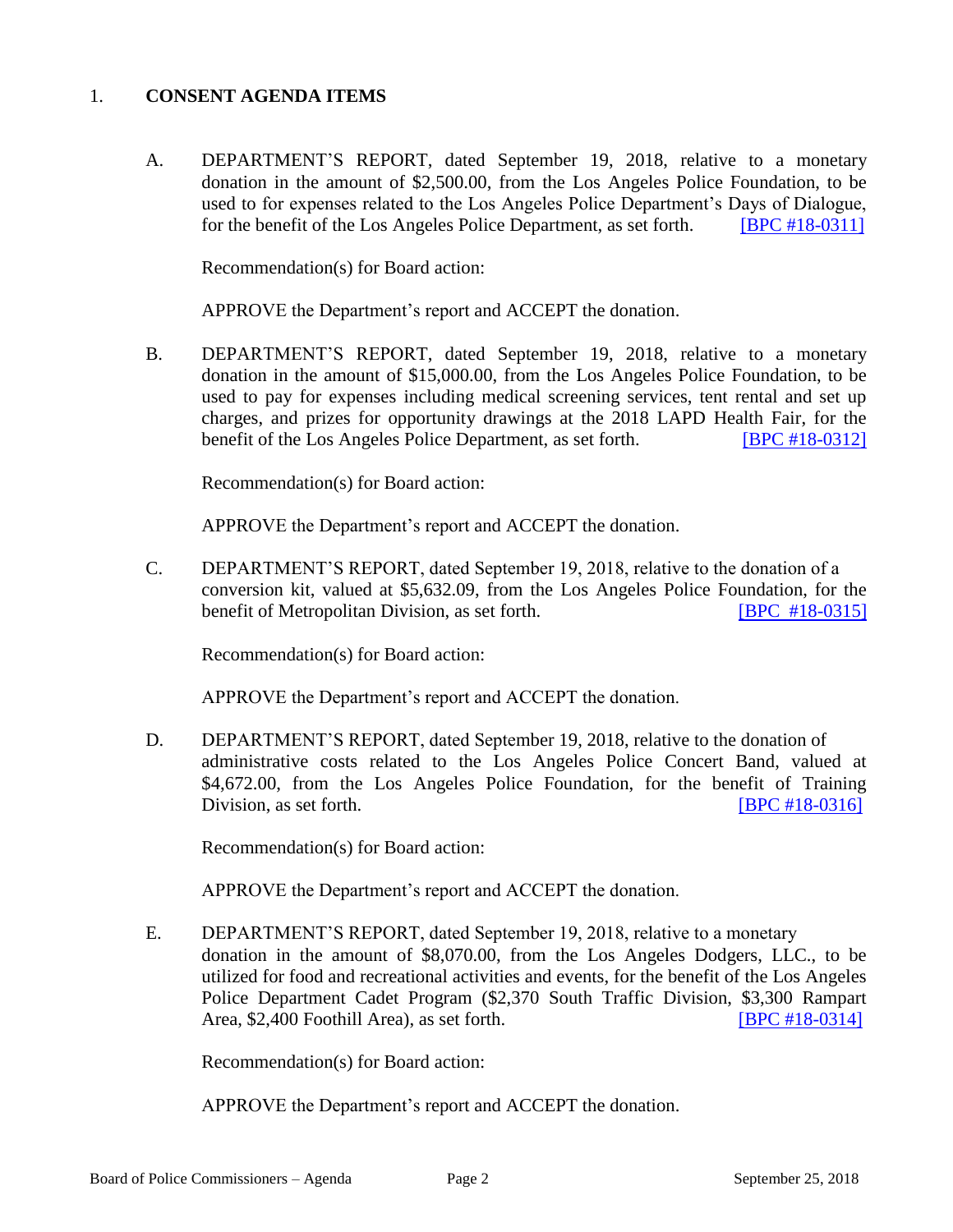#### 2. **REGULAR AGENDA ITEMS**

A. DEPARTMENT'S REPORT, dated September 13, 2018, relative to the extension and contract amendment for the 2016 National Crime Gun Intelligence Center Initiative Grant – (Council File #16-1346), as set forth. [\[BPC #18-0318\]](http://www.lapdpolicecom.lacity.org/092518/BPC_18-0318.pdf)

Recommendation(s) for Board action:

APPROVE the Department's report and transmit concurrently to the Mayor and City Council.

B. DEPARTMENT'S REPORT, dated September 19, 2018, relative to Home-Garaging Authorities – Fiscal Year 2018/19, as set forth. **IBPC #18-0319** 

Recommendation(s) for Board action:

APPROVE the Department's report.

C. DEPARTMENT'S REPORT, dated September 21, 2018, relative to the professional services agreement with Dr. J. David What for Equine Veterinary Services for the Los Angeles Police Department, as set forth. [\[BPC #18-0320\]](http://www.lapdpolicecom.lacity.org/092518/BPC_18-0320.pdf)

Recommendation(s) for Board action:

APPROVE the Department's report and TRANSMIT to the Mayor.

D. DEPARTMENT'S REPORT, dated September 20, 2018, relative to the professional services agreements with selected proposers for Composite Artist Services for the Los Angeles Police Department, as set forth. [\[BPC #18-0321\]](http://www.lapdpolicecom.lacity.org/092518/BPC_18-0321.pdf)

Recommendation(s) for Board action:

APPROVE the Department's report and TRANSMIT to the Mayor.

E. DEPARTMENT'S REPORT, dated September 19, 2018, relative to the request to negotiate agreements with selected proposers for court reporter services, as set forth. [\[BPC #18-0322\]](http://www.lapdpolicecom.lacity.org/092518/BPC_18-0322.pdf)

Recommendation(s) for Board action:

APPROVE the Department's report.

F. DEPARTMENT'S REPORT, dated September 19, 2018, relative to the Supplemental Police Account Second Quarterly Report (April through June 2018), as set forth.

[\[BPC #18-0313\]](http://www.lapdpolicecom.lacity.org/092518/BPC_18-0313.pdf)

Recommendation(s) for Board action:

APPROVE the Department's report and TRANSMIT to the City Council.